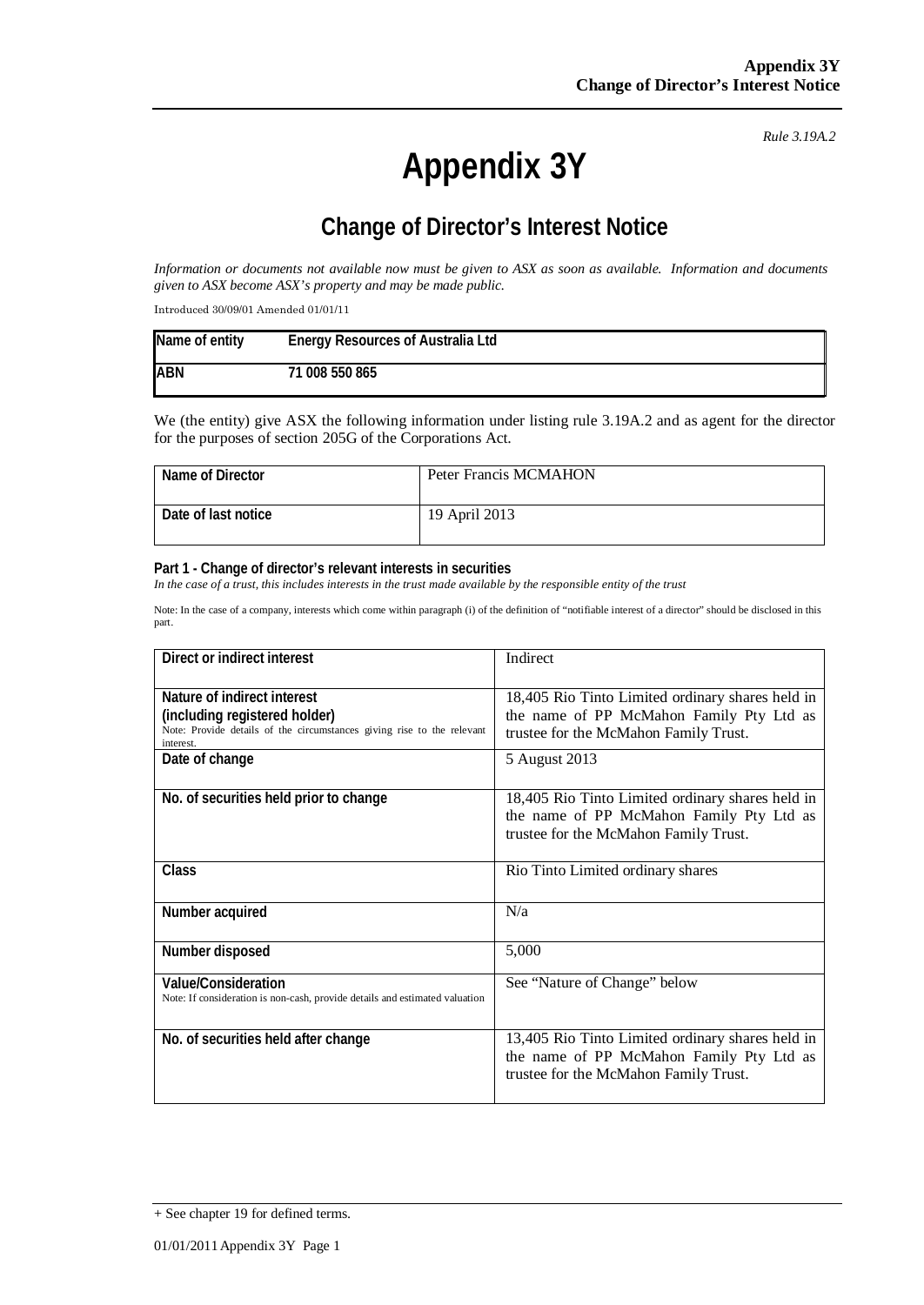| Nature of change                                                          | 5,000 Rio Tinto Limited ordinary shares sold on    |
|---------------------------------------------------------------------------|----------------------------------------------------|
| Example: on-market trade, off-market trade, exercise of options, issue of | the market on 5 August 2013 at a price of $$59.80$ |
| securities under dividend reinvestment plan, participation in buy-back    | per share                                          |

| Direct or indirect interest                                                                                                                                             | Indirect                                                                                                                                                               |
|-------------------------------------------------------------------------------------------------------------------------------------------------------------------------|------------------------------------------------------------------------------------------------------------------------------------------------------------------------|
| Nature of indirect interest<br>(including registered holder)<br>Note: Provide details of the circumstances giving rise to the relevant<br>interest.                     | Energy Resources of Australia Ltd ordinary<br>shares held in the name of PP McMahon Family<br>Pty Ltd as trustee for the McMahon Family<br>Superannuation Fund.        |
| Date of change                                                                                                                                                          | N/a                                                                                                                                                                    |
| No. of securities held prior to change                                                                                                                                  | 42,500                                                                                                                                                                 |
| Class                                                                                                                                                                   | Energy Resources of Australia Ltd ordinary<br>shares                                                                                                                   |
| Number acquired                                                                                                                                                         | N/a                                                                                                                                                                    |
| Number disposed                                                                                                                                                         | N/a                                                                                                                                                                    |
| <b>Value/Consideration</b><br>Note: If consideration is non-cash, provide details and estimated valuation                                                               | N/a                                                                                                                                                                    |
| No. of securities held after change                                                                                                                                     | 42,500 Energy Resources of Australia Ltd<br>ordinary shares held in the name of PP McMahon<br>Family Pty Ltd as trustee for the McMahon<br>Family Superannuation Fund. |
| Nature of change<br>Example: on-market trade, off-market trade, exercise of options, issue of<br>securities under dividend reinvestment plan, participation in buy-back | N/a                                                                                                                                                                    |

### **Part 2 – Change of director's interests in contracts**

Note: In the case of a company, interests which come within paragraph (ii) of the definition of "notifiable interest of a director" should be disclosed in this part.

| Detail of contract                                                                                                                                                          | N/a |
|-----------------------------------------------------------------------------------------------------------------------------------------------------------------------------|-----|
| Nature of interest                                                                                                                                                          | N/a |
| Name of registered holder<br>(if issued securities)                                                                                                                         | N/a |
| Date of change                                                                                                                                                              | N/a |
| No. and class of securities to which interest<br>related prior to change<br>Note: Details are only required for a contract in relation to which the<br>interest has changed | N/a |
| Interest acquired                                                                                                                                                           | N/a |

<sup>+</sup> See chapter 19 for defined terms.